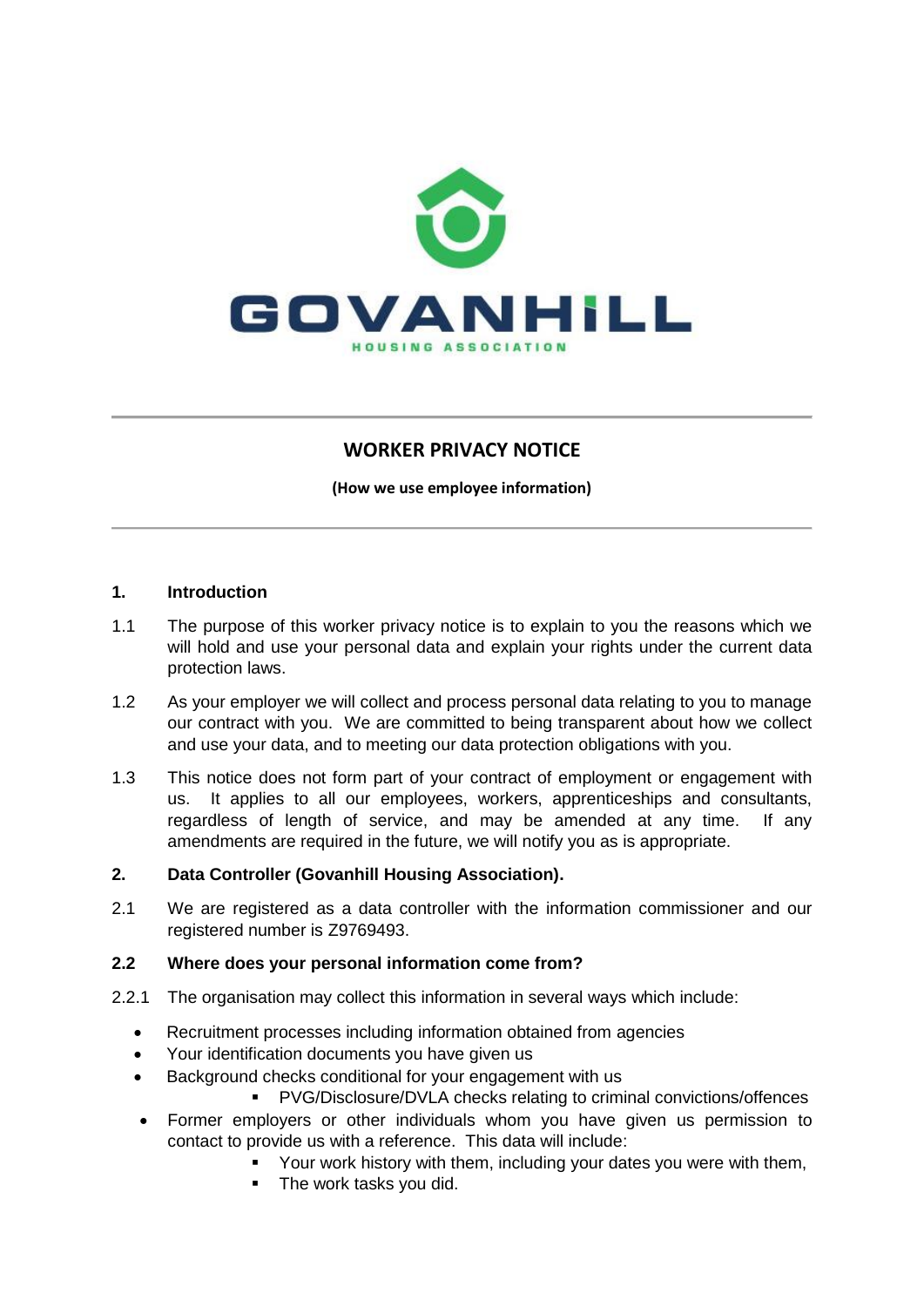- Your level of responsibility.
- **Job title.**
- Salary on leaving.
- Reason for leaving their workplace and,
- **Whether they would be happy to have you work for them again.**
- How long they have known you and in what capacity,
- Information regarding your performance, strengths and weaknesses,
- **Their opinion of your ability to undertake the duties of the post,**
- **Information regarding working relationships.**
- Medical professionals provide us with appropriate health information in order that we can manage any health- related situations that may have an impact on your ability to work with us.
- Professional bodies that confirm membership qualifications/training
- Pensions Service
- Web browsing history, email exchanges, but only if we have a reason to monitor this information. This information will not be monitored routinely.

## **2.3 What Information do we collect?**

- 2.3.1 The organisation controls and processes a range of information about you. In this privacy notice 'your personal information' means your personal data i.e. information about you from which you can be identified. Your 'personal information' does not include data where your identity has been removed (anonymous data). It is really important that your personal information that we hold and process is accurate and up to date. Please keep us informed if your personal information changes during your engagement with us.
- 2.3.2 This includes:
	- Your name, image, address, and contact details including email address and telephone number, date of birth and gender
	- The terms and conditions of your employment or engagement with us
	- Details of your qualifications, skills, experience and work history, including start and end dates with previous employers and workplaces
	- Information about your remuneration, including entitlement to benefits such as, pay, pension and holidays
	- Details of your bank account and national insurance number
	- Information about your marital status, next of kin, dependants and emergency contacts
	- Information about your nationality and entitlement to work in the UK
	- Information about any criminal convictions if relevant for your job.
	- Details of your work pattern (days of work and working hours) and attendance at work
	- Details of periods of leave taken by you, including holiday, sickness absence, family leave and sabbaticals
	- Details of any disciplinary or grievance procedures in which you have been involved, including any warnings issued to you and related correspondence
	- Assessments of your performance, including appraisals, performance reviews and ratings, performance improvement plans and related correspondence
	- Information about medical or health conditions, including if you have a disability for which the organisation needs to make reasonable adjustments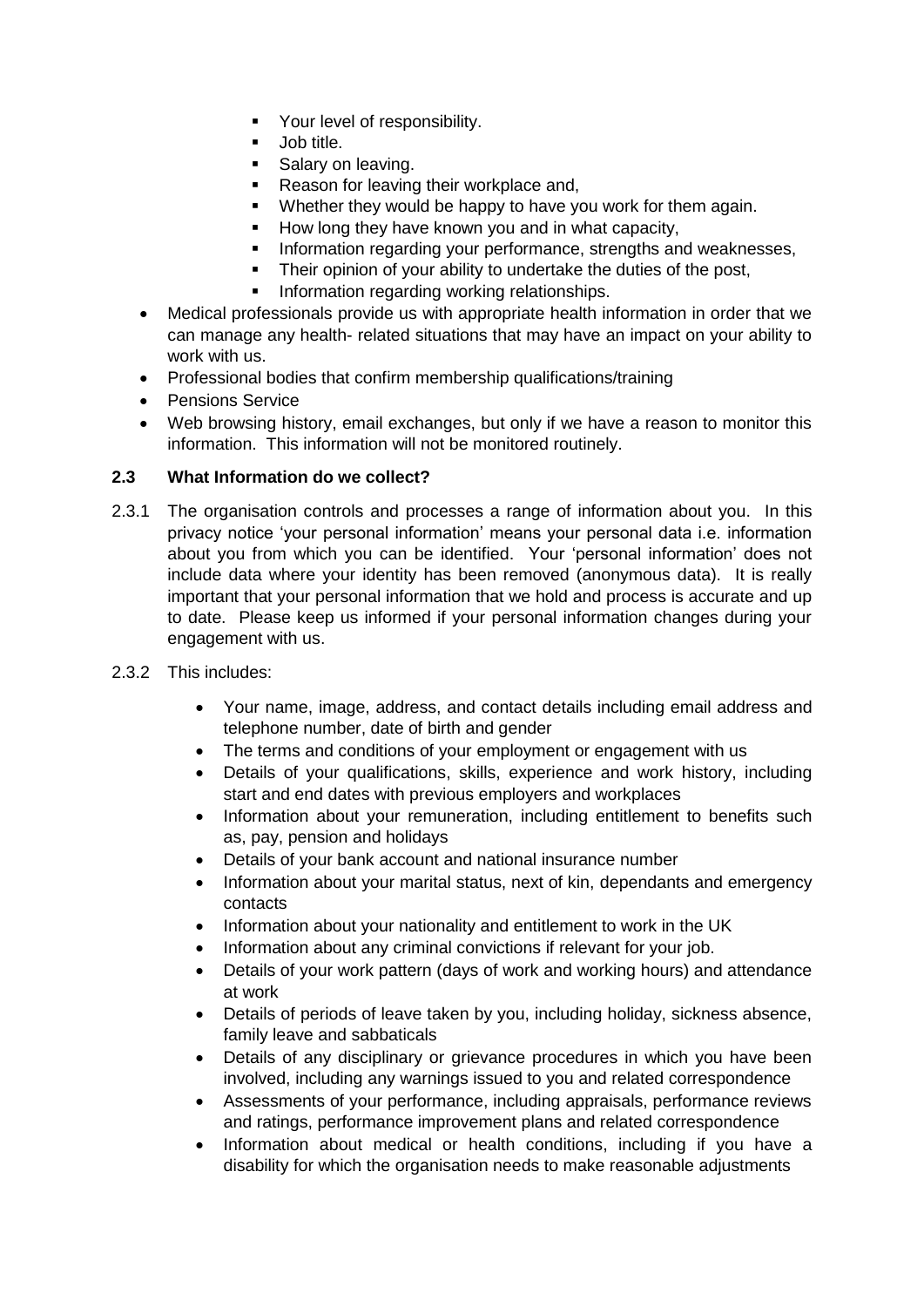- Equal opportunities monitoring information about your ethnic origin, sexual orientation and religion or belief
- 2.3.3. The data we hold on you will be stored within our People HR system, a cloud based system. Some information is also currently held on a secure area of our network but will gradually move to People HR Any paper records we may hold are held securely within a locked cabinet.

## **2.4 Processing Personal Data**

2.4.1 As an organisation we will process data in accordance with the following legal grounds:

## 2.4.2 Our Contract with you:

We need to process the data we hold on you in order that we comply with our obligations with you under the contract we have with each other. This includes;

- the need to process your data to provide you with an appropriate contract,
- to pay you in accordance with your employment contract and
- **to administer your employment benefits.**

## 2.4.3 Legal Obligations:

We are required;

- to obtain check's regarding your right to work in the UK,
- to deduct tax, National Insurance, and administrate your pension,
- to comply with health and safety laws and
- to enable you to take periods of leave to which you are entitled.

We are also required to process special categories of personal data, such as information about health or medical conditions to carry out our employment law obligations, such as those in relation to any disability you may have or arises.

## 2.4.4 Legitimate Interests:

We are also required to process your data in accordance with our legitimate interests which can occur, during and after our employment relationship which will allow us to:

- Maintain accurate and up to date employment records, contact details, emergency contact details, and records of employee contractual statutory rights
- Operate and keep a record of disciplinary and grievance processes,
- Plan for career development, succession planning and workforce planning
- Operate and keep a record of absence management procedures, to allow workforce management and ensure that employees are receiving the pay or other benefits to which they are entitled.
- Obtain occupational health advice, ensuring that it complies with duties in relation to individuals with disabilities, meet its obligations under health and safety law, and ensure that employees are receiving the pay or other benefits to which they are entitled.
- Operate and keep a record of other leave you may take including maternity, paternity, adoption, parental and shared parental leave, to allow effective workforce management, to ensure that the organisation complies with duties in relation to leave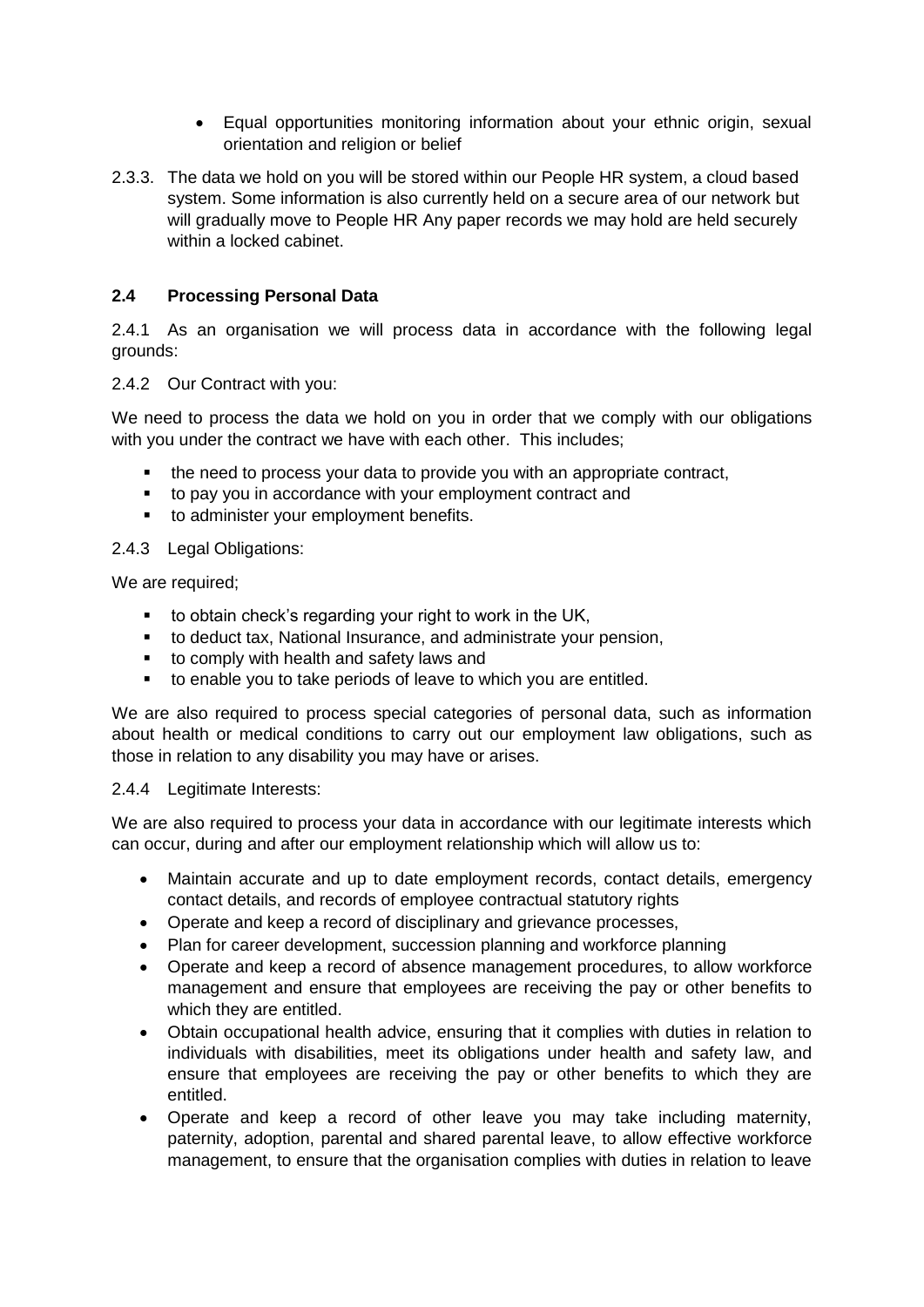entitlement, and to ensure that employees are receiving the pay or other benefits to which they are entitled;

- Ensure effective general HR and business administration
- Provide references on request for current or past employees; and
- Respond to and defend against legal claims
- In the event of a business sale/transfer
- Any regulatory checks and/or statutory check/requirements in relation to your engagement with us

## **2.5 Processing Special Category Personal Data**

- 2.5.1 Special categories of information means information about your racial or ethnic origin; political opinions; religious or philosophical beliefs; trade union membership; health; sex life or sexual orientation; criminal convictions, offences or alleged offences; genetic data; or biometric data for the purposes of uniquely identifying you. There are specific legal reasons for processing this special data, details of these conditions are provided in the attached appendix.
	- Ethnic origin used for anonymous statistical analysis. Required by Scottish Housing Regulator.
	- Health used for anonymous statistical analysis. Required by Scottish Housing Regulator. Used to undertake our duties as an employer in terms of Health & Safety. Processing is necessary for the purposes of carrying out the obligations and exercising specific rights of the controller or of the data subject in the field of employment and social security and social protection law in so far as it is authorised by Union or Member State law or a collective agreement pursuant to Member State law providing for appropriate safeguards for the fundamental rights and the interests of the data subject;
	- Criminal convictions for certain posts we require to carry our Disclosure Scotland/PVG checks. Information is kept on file and renewed every 3 years. Processing is necessary for the purposes of carrying out the obligations and exercising specific rights of the controller or of the data subject in the field of employment and social security and social protection law in so far as it is authorised by Union or Member State law or a collective agreement pursuant to Member State law providing for appropriate safeguards for the fundamental rights and the interests of the data subject;
	- Biometric data is captured by our Kelio clocking machine and held securely by Bodet the manufacturer in line with GDPR requirements. Processing is necessary for the purposes of carrying out the obligations and exercising specific rights of the controller or of the data subject in the field of employment and social security and social protection law in so far as it is authorised by Union or Member State law or a collective agreement pursuant to Member State law providing for appropriate safeguards for the fundamental rights and the interests of the data subject;

## **2.6 Employee Monitoring**

We will carry out the following monitoring exercises:

## 2.6.1 CCTV

Your image is stored on our CCTV if you work in or visit Samaritan House. Images self delete from the CCTV system on a monthly basis.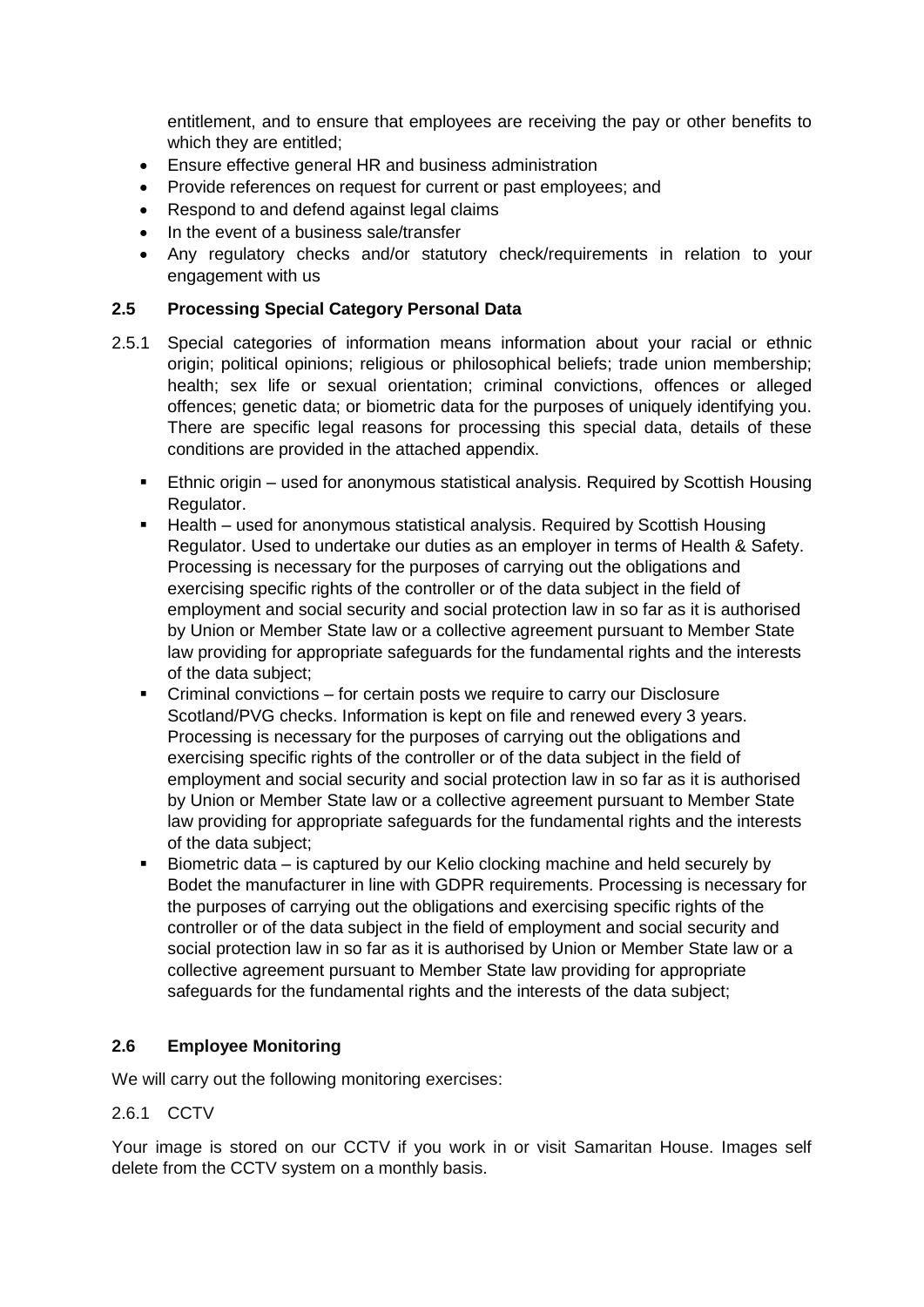## 2.6.2 Wi-Fi & Browsing

The Association utilises first tier hardware, software and service providers whose products routinely comply with UK legislation. Wi-Fi and browsing data is stored in order to comply with the Association's various terms of use and employment policies. These outline general usage criteria and help protect the Association and users from threats prevalent on the internet.

## 2.6.3 Email

The Association uses Microsoft email products and associated security orientated hardware and software to communicate internally, and with external associates. Consequently a data trail is retained that relates to incoming and outgoing emails, however the Association does not routinely review individual email traffic of staff; you are required to maintain your own mailbox and cleanse old or personal emails yourself, helping us to ensure that your mailboxes does not become unresponsive due to reaching pre-defined storage limits. Colleagues do not routinely have access to your mailbox; occasionally however, work commitments may necessitate access to your emails; authority for this access is closely controlled.

## 2.6.4 Phone records

Modern phone systems are typically equipped to monitor all calls that pass through them; however we do not routinely record incoming or outgoing calls. All bills for calls made on the Association's purchased networks and devices (including detailed call histories) are stored by the Finance team in accordance with the government's recommended timescales on retention of records for accounting and tax purposes (currently a minimum of seven years).

## **2.7 Access to Data and Security**

In order to process your data in accordance with the grounds stated above the following will have access to your data:

## 2.7.1 Internally:

- Line manager
- IT staff
- Managers in the business area you work
- HR function
- Payroll Staff

2.7.2 Third parties:

- For the purposes of pre-employment checks; past employers, disclosure and PVG
- For the purposes of processing data on behalf of us: payroll provider, Seeking advice in relation to your contract of engagement and other associated policies and procedures; pension administration, IT provider
- Any other third parties as necessary to comply with your contract of engagement and our legal and statutory obligations with third party organisations.

## **2.8 Your Rights**

2.8.1 As a data subiect, you have a number of rights, as follows:

- To be informed of the personal data we hold on you
- Access and obtain a copy of all your personal data on request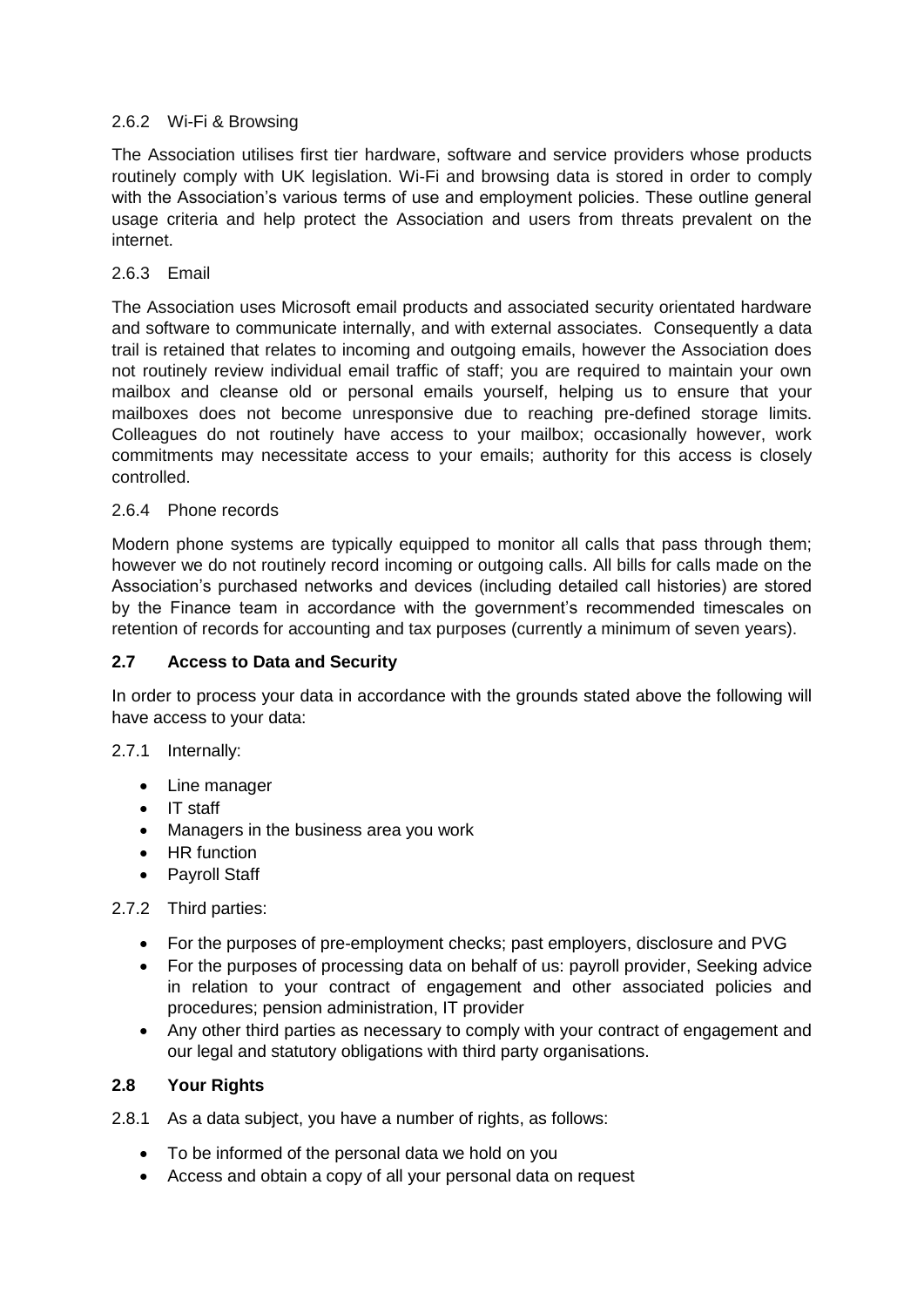- Require the organisation to change incorrect or incomplete personal data
- Require the organisation to delete or stop processing your personal data e.g. where the data is no longer necessary for the purposes; and object to the processing of your data where the organisation does not require to process it
- To personal data portability
- To object to the personal data we hold on you
- To be informed of automated decisions made in relation to you
- 2.8.2 If you would like to exercise any of the above rights, please contact Alison Kevan, Corporate Services & HR Manager.

## **2.9 Data Retention**

- 2.9.1 We will only retain your personal information for as long as necessary to fulfil the purposes for which we collected it, including to satisfy any legal, accounting or reporting requirements.
- 2.9.2 We will retain all of your personal information during your engagement and for 3-6 years after termination to allow us to establish, exercise or defend legal claims, with the exception of the following:
	- Our People HR system will delete **out-of-date** contact, emergency contact, and bank account details whenever you provide us with updated details.
	- We will retain **current** contact and bank account details during your engagement, and delete these when we have processed the final payment to you following the termination of your engagement.
	- We will retain **current** emergency contact details during your engagement, and delete these when your engagement terminates.
	- We will retain payroll and wage records, salary and benefits details, including pension and bonus details during your engagement and until: 6 years after termination
	- We will retain a copy of your driving licence (if appropriate) during your engagement and delete this when your engagement terminates.
	- We will retain sickness/absence records for a period of 3 years after termination.
	- We will retain redundancy records (if applicable) for a period of 7 years after termination.
	- We will retain parental leave notifications/requests for a period of 18 years after termination.

## **2.10 If you do not wish to provide your personal data**

- 2.10.1 You have obligations under your employment contract to provide the organisation with the necessary data. In particular, you are required to report absences from work and may be required to provide information about disciplinary or other matters under the implied duty of good faith. You may also have to provide the organisation with data in order to exercise your statutory rights, such as in relation to statutory leave entitlements. Failing to provide the data may mean that you are unable to exercise your statutory rights
- 2.10.2 Certain information, such as contact details, your right to work in the UK and the payment details, have to be provided to enable the organisation to enter into a contract of employment with you. If you do not provide other information, this will hinder the organisation's ability to administer the rights and obligations arising as a result of the employment relationship efficiently.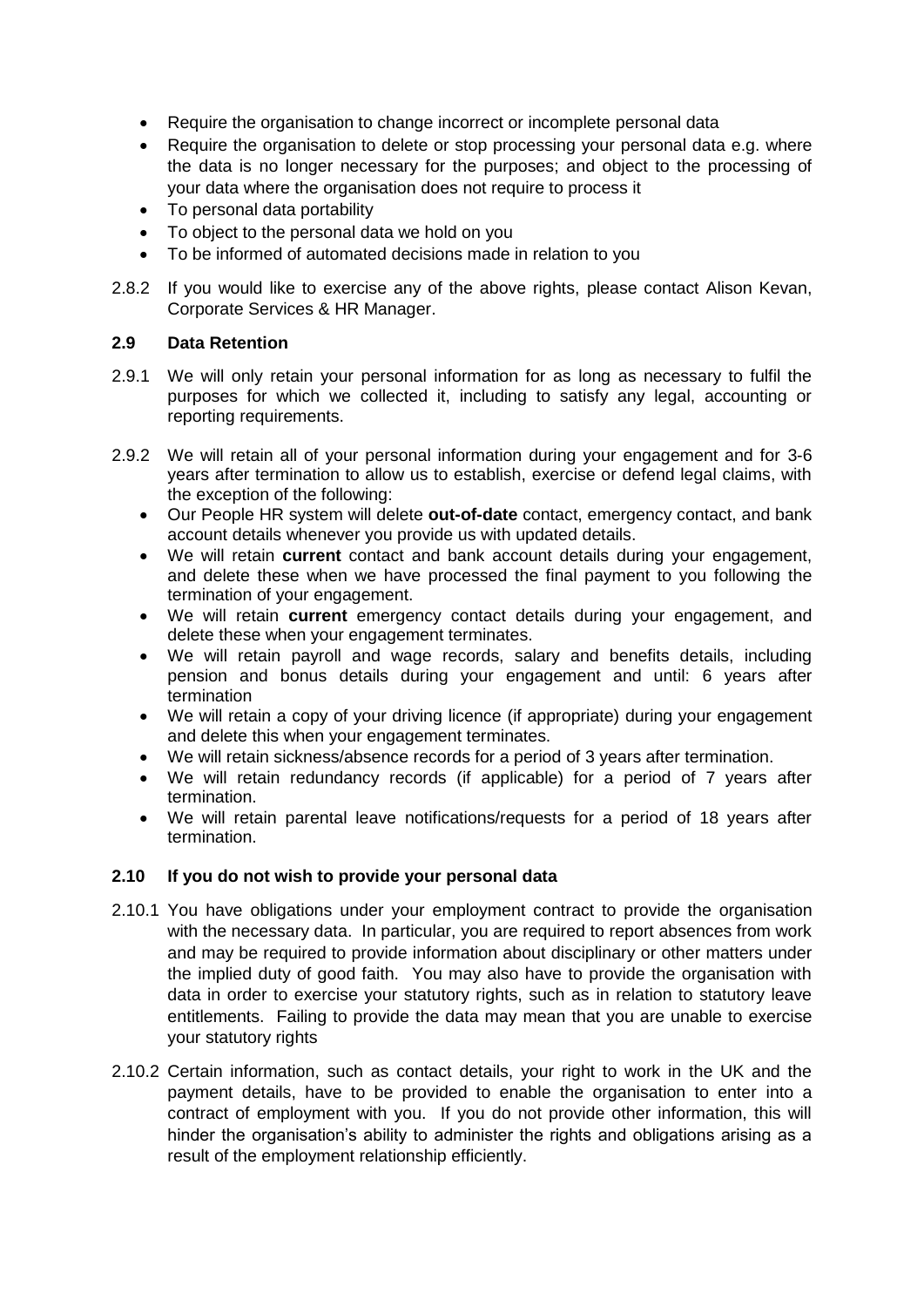# **2.11 Automated Decision Making**

2.12 Employment decisions are not based solely on automated decision making.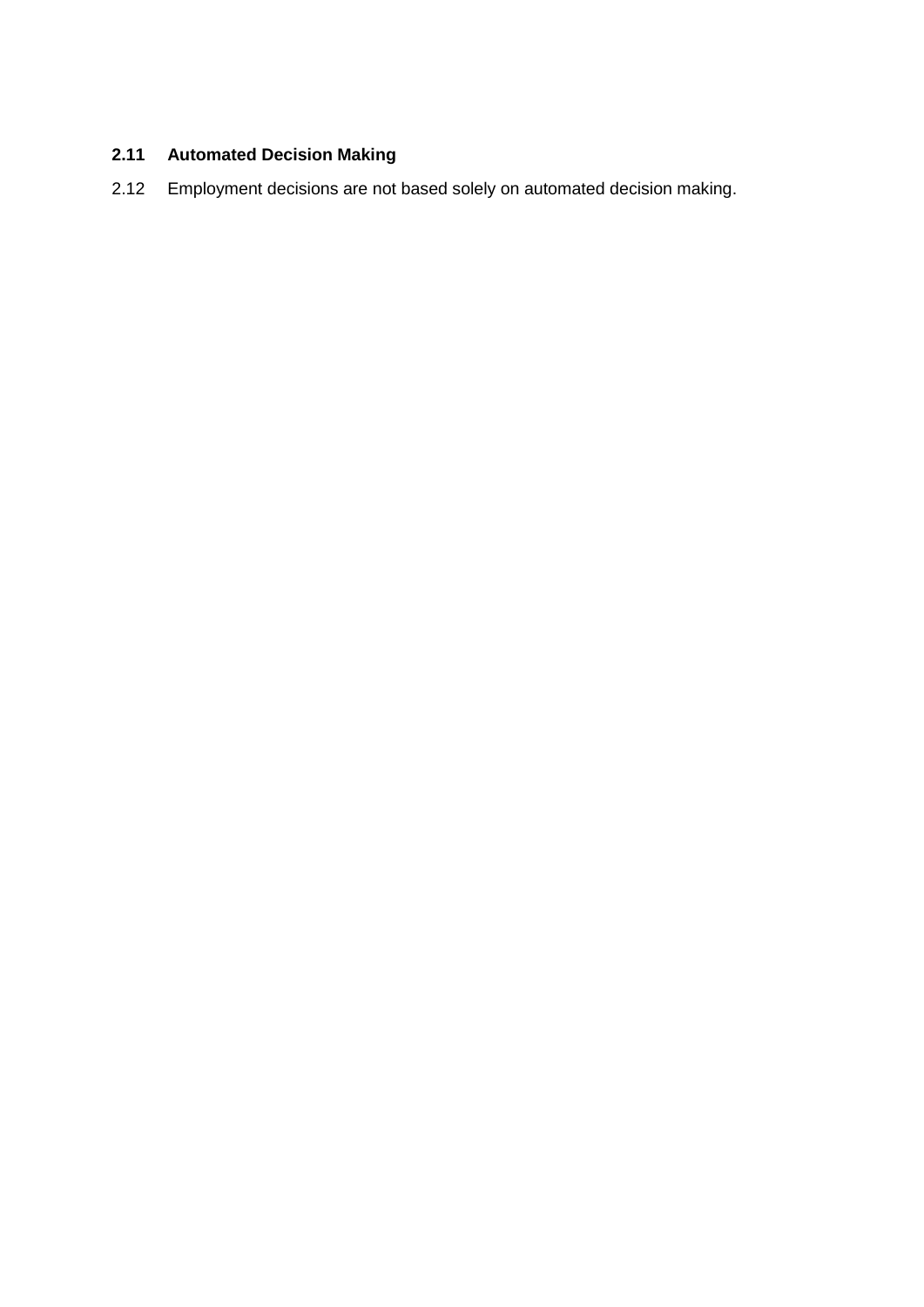Appendix 1

Conditions for Processing Special Category Data

The information below is an extract from the ICO guidance and is available directly from their website: [https://ico.org.uk/for-organisations/guide-to-the-general-data-protection-regulation](https://ico.org.uk/for-organisations/guide-to-the-general-data-protection-regulation-gdpr/lawful-basis-for-processing/special-category-data/)[gdpr/lawful-basis-for-processing/special-category-data/](https://ico.org.uk/for-organisations/guide-to-the-general-data-protection-regulation-gdpr/lawful-basis-for-processing/special-category-data/)

The conditions below are listed in Article 9(2)

- (a) The data subject has given explicit consent to the processing of those personal data for one or more specified purposes, except where Union or Member State law provide that the prohibition referred to in paragraph 1 may not be lifted by the data subject;
- (b) Processing is necessary for the purposes of carrying out the obligations and exercising specific rights of the controller or of the data subject in the field of employment and social security and social protection law in so far as it is authorised by Union or Member State law or a collective agreement pursuant to Member State law providing for appropriate safeguards for the fundamental rights and the interests of the data subject;
- (c) Processing is necessary to protect the vital interests of the data subject or of another natural person where the data subject is physically or legally incapable of giving consent;
- (d) Processing is carried out in the course of its legitimate activities with appropriate safeguards by a foundation , association or any other not-for-profit body with a political, philosophical, religious or trade union aim and on condition that the processing relates solely to the members or to former members of the body or to persons who have regular contact with it in connection with its purposes and that the personal data are not disclosed outside that body without the consent of the data subjects;
- (e) Processing relates to personal data which are manifestly made public by the data subject;
- (f) Processing is necessary for the establishment, exercise of defence of legal claims or whenever courts are acting in their judicial capacity:
- (g) Processing is necessary for reasons of substantial public interest, on the basis of Union or Member State law which shall be proportionate to the aim pursued, respect the essence of the right to data protection and provide for suitable and specific measures to safeguard the fundamental rights and the interests of the data subject;
- (h) Processing is necessary for the purposes of preventive or occupational medicine, for the assessment of the working capacity of the employee, medical diagnosis, the provision of health or social care or treatment of the management of health or social care systems and services on the basis of Union or Member State law or pursuant to